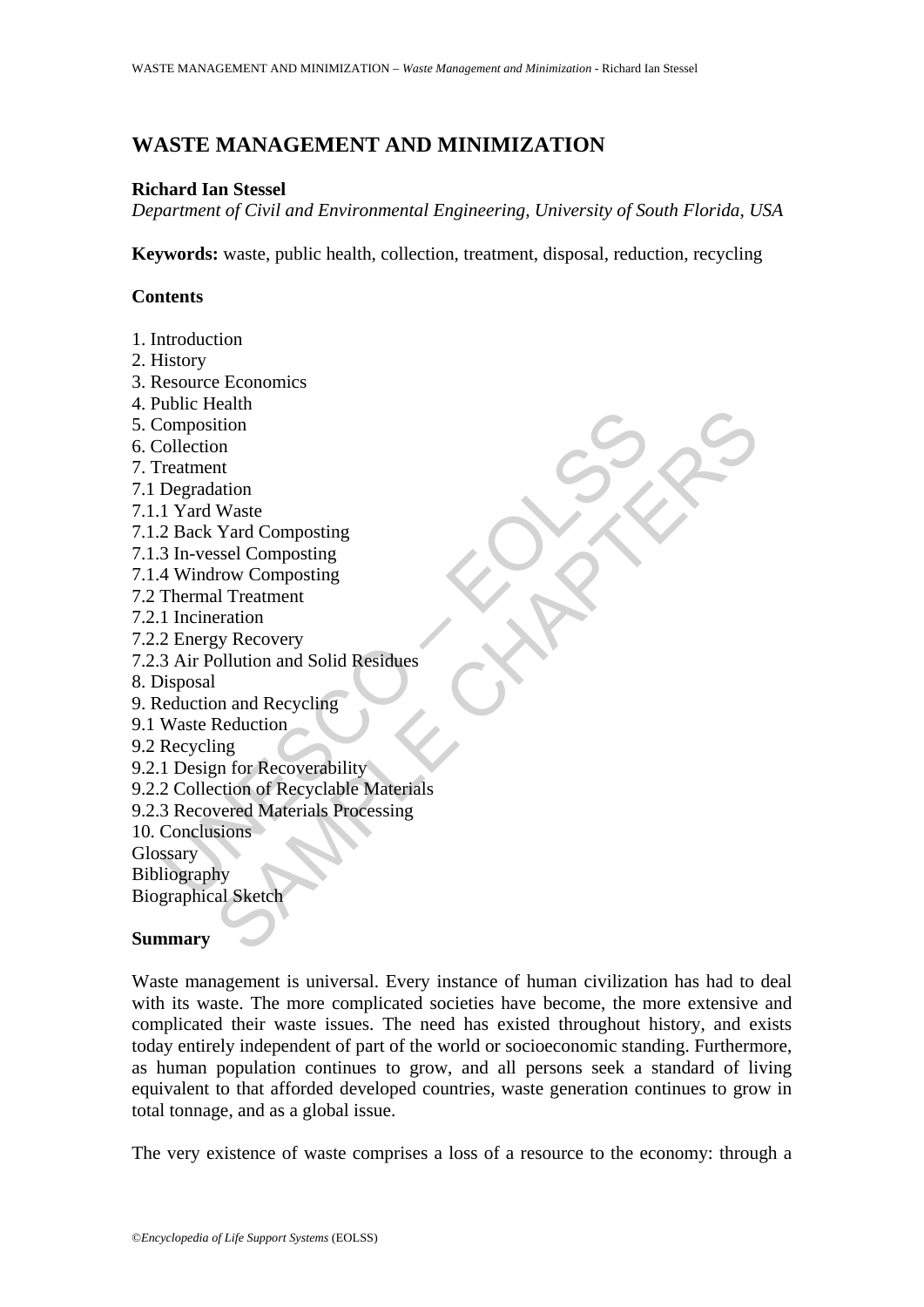combination of factors, that resource has ceased to have intrinsic value, and has therefore assumed a negative value to its owner. That cost is a market externality, not found in analysis of the market economy. If disposal of that waste is permitted, the resource is scattered over the Earth's surface, rendering it virtually impossible to recover over generations.

The first need is waste reduction, which requires an alteration in industrial policy, and corporate and citizen practice. In the foreseeable future, there will still be material that is no longer useful to its current owner, and therefore is waste, perhaps better characterized as a residual resource. A waste comprises a loss to the resource economy. It is therefore a financial burden, and a potential threat to the environment and public health; those two factors are not separate.

is the Second World War, the only new industry developed from virtually not<br>been the computer industry. Today, a similar intense need exists for<br>elopment of an industrially-efficient approach to integrated waste management Since the Second World War, the only new industry developed from virtually nothing has been the computer industry. Today, a similar intense need exists for the development of an industrially-efficient approach to integrated waste management. The apparent barriers are that waste has a history of crude management best kept hidden, and that it has, in this century, been primarily the province of local government. Technical opportunities are limitless, and must be explored, developed, and implemented. These exist in the home, throughout all walks of business, in collection, in treatment and disposal, and in processing.

## **1. Introduction**

Waste is ubiquitous. It is everywhere humans are. Waste is the most heterogeneous material in existence: it must be, as it contains everything else. Even very solid-seeming buildings can easily be turned to rubble by natural disasters; that rubble is waste.

Waste is any type of material that is perceived as no longer useful by its owner. Sewage is properly called "waste-water." Solid waste is a no-longer useful material that, for a variety of reasons, is considered non-aqueous. In some regulatory structures, sludge resulting from sewage treatment is considered solid waste, simply because it cannot be further processed as a wastewater, and is managed like municipal waste. Municipal solid waste, while it may have water content up to 50% by mass, comprises materials that are mostly non-liquid, even if of high moisture content.

Many terms have evolved over the years to describe waste streams. Municipal solid waste (MSW) may be divided into residential waste; industrial waste from manufacturing operations; commercial waste from businesses such as banks; medical waste; yard waste from gardens; food-service waste from restaurants and cafeterias; construction and demolition debris; litter, and institutional waste arising from schools and the like. Historically, homes were heated with solid fuel such as coal and wood, and many apartment or rural residences burned their MSW, giving rise to ash as a waste stream. Ash no longer comprises significant fractions of waste streams, but those investigating old landfills must be prepared to encounter substantial amounts; older citizens may refer to a garbage can as an "ash can." MSW is also known as refuse. Often, the word garbage is used to refer to putrescible waste, in contrast to trash, which is everything else in the waste stream. The trash component is considered to contain the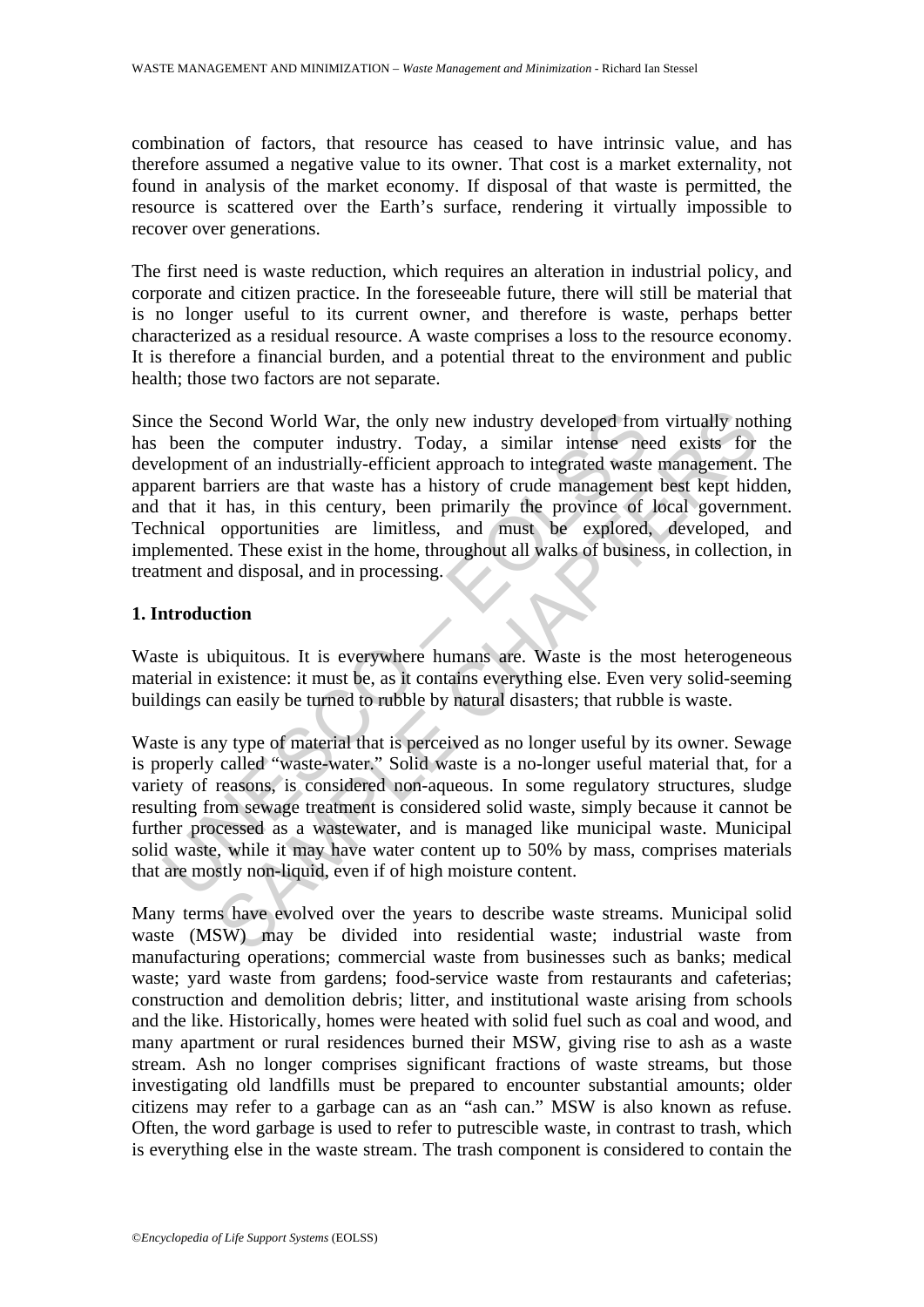majority of recyclable materials. Recyclables are materials collected for potential recycling, although those carefully following the fate of waste must account for the residue stream from recycling operations. Categories have also arisen to describe wastes with special characteristics, such as white goods, which are larger home appliances, and brown waste, which comprises electronics such as computers and small appliances.

The sections below provide an overview of the aspects of waste management that make it interesting. As an integral part of human activity, it is an aspect that grows as human activity grows. Proper management and control are key components to sustainable development.

## **2. History**

Waste has been an integral consequence of human existence since its beginning. Due to its inherent unpleasantness, societies have often created repositories for their waste. As that waste contains everything the society used that has worn out its welcome, and therefore comprises a record of activity, it is of great interest to archaeologists and anthropologists. Rathje, of the long-running "Projet du Garbage" in applied archaeology at the University of Arizona is fond of saying that he studies the same thing as all other archaeologists; his is just a bit newer. In primitive societies, the distinction between waste and sewage was not observed; cesspits could be expected to have experienced degradation of their organic content over the millennia, leaving non-degradable materials behind for the archaeologists.

the has been an integral consequence of human existence since its<br>the has been an integral consequence of human existence since its<br>waste contains everything the society used that has worn out<br>efore comprises a record of a been an integral consequence of human existence since its beginning. Du<br>tunpleasantness, societies have often created repositories for their waste<br>compirises a record of activity, it is of great interest to archaeone,<br>gist Persons in the current era are often surprised at the sophistication of ancient civilizations' management of solid wastes. As far back as 2500 BC, in the Indus Valley of India, homes had built-in trash chutes and containers. Often, actual collection trash was left to the private sector: scavengers, in particular. Clearly, if one were an independent scavenger, one would do better serving areas where waste would contain more salable materials; hence, wealthy areas were better served. For the Jews, Moses' laws required all Jews to take responsibility for removing and burying their waste; the Talmud required daily street washing, which is clearly not easy in the desert. Athens was surrounded by municipal dumps, which, though apparently vile, comprised coordinated disposal. Chinese records dating from 200 BC indicate that modern astonishment at the need for sanitation police is misplaced: such police existed at that time to enforce cleaning.

Rome was one of the more modern, large, and dense cities with records. In the first century AD, Rome's administration included all modern municipal services, including water, wastewater, and waste. Rome, too, had laws requiring personal responsibility for proper waste disposal. However, Rome's size and density led to such an uncoordinated system's falling short of the need. Continuing to follow documented Western history, the disappearance of the Roman Empire led to migration of the population towards a more agrarian existence. Cities, in effect, had to be re-constructed. As Mediaeval cities grew, agricultural persons brought their habits, and livestock, into the cities. Pigs, especially, then comprised an automated scavenging system. Gradually, attention had to be re-applied to waste management. In the fourteenth century, England passed a law against improper waste disposal. Paris eventually required that waste be taken out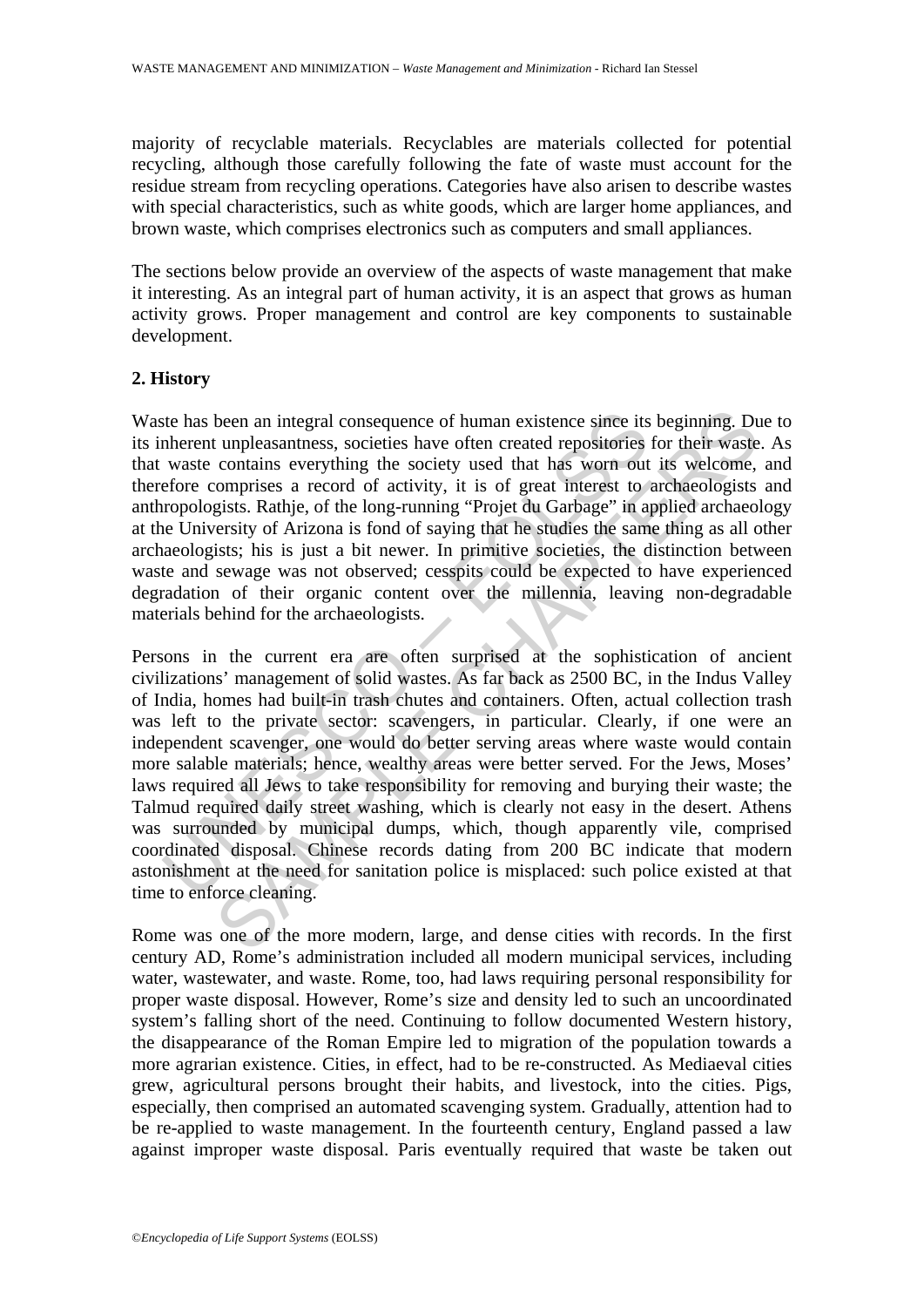beyond the city walls; clearly, the citizenry took a minimalist approach, depositing waste as close to the walls as possible. In thereby reducing the effective height of the walls, waste compromised Parisian defenses!

Despite the Mediaeval and Renaissance health problems, the modern era of difficulties in waste management had to await the Industrial Revolution. The fact that the nature of threats to public health and livability posed by waste management was significantly altered by the Industrial Revolution makes clear that solid waste is integrally-tied to the consumption of resources by modern society. True industrial development means accelerating production efficiency; more and more people are able to afford and use more and more resources. Both the production of those resources, and the fate of manufactured products, produce solid waste. It is estimated that the lower part of Manhattan Island, the oldest part of New York City, is up to 2 m deeper than it was originally due to deposition of the detritus of human activity. Thus, life in some sections of cities became truly horrific in the nineteenth century, as painted by Charles Dickens.



Figure 1. Cycle of Resources

In these areas, sanitation of all types was non-existent. Two factors fundamentally altered waste management: (a) the wealthy were not immune from the effects of the filth; (b) the amount of waste simply exceeded the ability of individual citizens to take full responsibility. Industrialists going to their factories had to pass by their workers' domiciles; it was not conceivable that hundreds of thousands of London residents would take their wastes out of the city every day. It is an interesting historical note that urban officials had determined that sanitation was critical to public health before ever the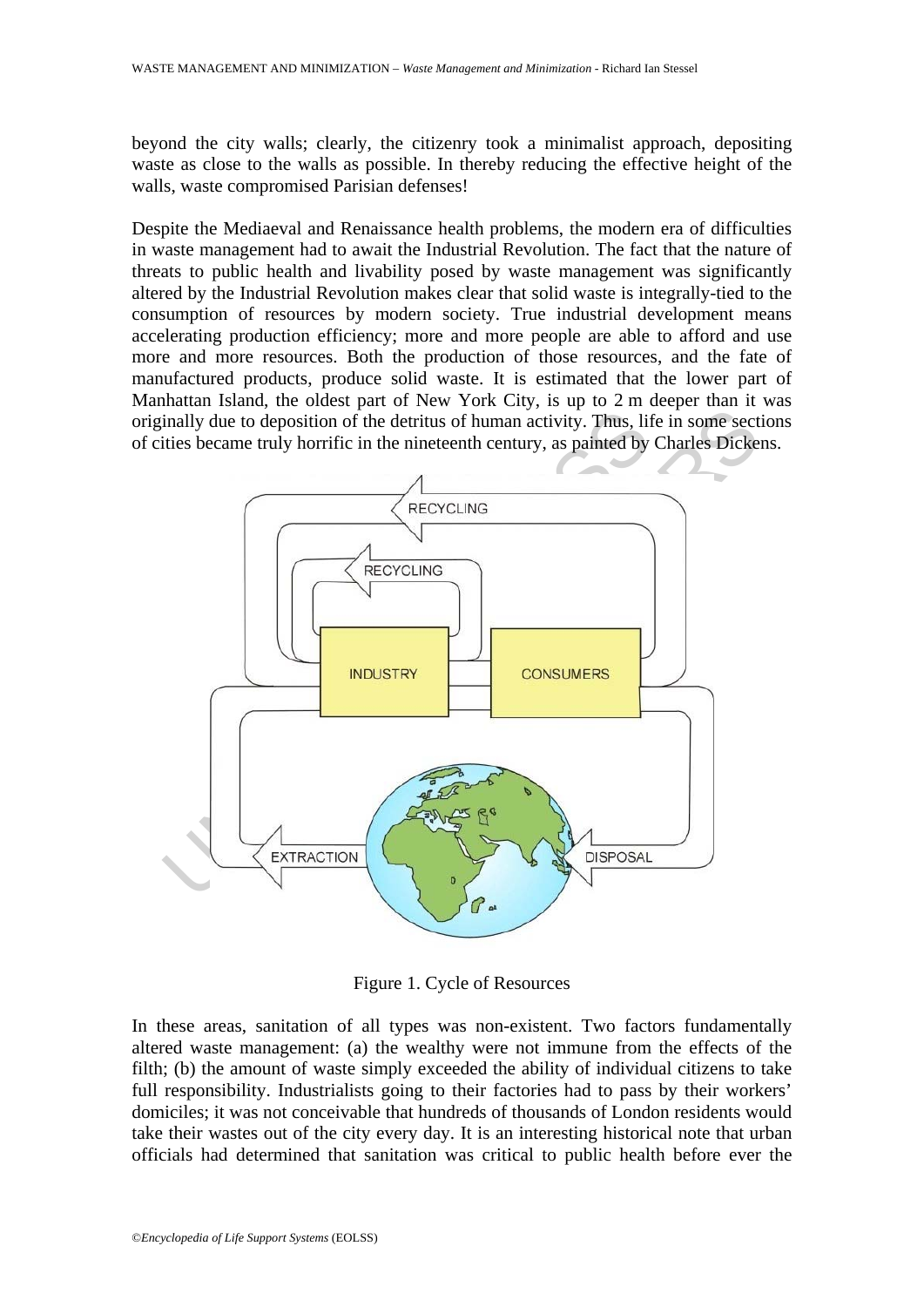germ theory of disease was developed: needs must! There began the era of centralized, municipal waste management.

The biggest advance in modern resource management was municipal waste collection, which relieved the citizen from an impossible chore, and greatly improved the efficiency of waste management. Waste could be burned, in pits or crude incinerators, following which the ashes could be buried. Alternatively, wastes could be directly buried. Either way, burial comprised the ultimate fate of waste. Combustion close to the source greatly reduced the volume to be hauled to the burial site, resulting in domestic and building incinerators, which contributed greatly to air pollution. Burial, until only a few decades ago, comprised dumps: local geographic depressions, small valleys, disused mines, or wetlands were all candidates. As an illustrative example, of the City of New York's current geographic extent, land equivalent to the area of Manhattan Island was "reclaimed" from surrounding waters by waste landfilling. First, the need to improve combustion and disposal practices, followed by a recognition among advanced thinkers that waste comprised disused resources of potential value, led to engineered waste control objectives of the modern era.

#### **3. Resource Economics**

and was "reclaimed" from surrounding waters by waste landfilling<br>rove combustion and disposal practices, followed by a recognitio<br>kers that waste comprised disused resources of potential value,<br>te control objectives of the The processes in the Earth's crust, through geologic time, result in depositions of concentrated resources. Effects of heat, pressure, water, and time produce deposits of mineral and petroleum resources. While small amounts of all minerals are found throughout the Earth, to a remarkable extent, resources are concentrated in geographic scale. Bauxite, the fundamental source of aluminum, is heavily concentrated in South Africa and Russia. It is common knowledge that some areas of the globe are oil producers, and others are not. The cycle of resources begins with extraction from the Earth.

"reclaimed" from surrounding waters by waste landfilling. First, the nee<br>
"reclaimed" from surrounding waters by waste landfilling. First, the nee<br>
ombustion and disposal practices, followed by a recognition among advar<br> At its most fundamental level, economics comprises two factors: land and labor. Labor indicates all the transformations that result from human action; those transformations are affected on resources that derive from the land. In an industrial economy, humans extract resources from the natural environment, process them to extract desirable components, and use those components to produce salable goods. People thus devote labor to extracting a resource from the environment, and adding economic value, whereafter the goods produced may be sold at a net profit. Industrial activity, preparing resources to be sold to the public, is shown in Figure 1. To a remarkable extent, these steps comprise modern economics. Many products comprise numerous resources combined, interwoven, bonded, and otherwise mixed.

A good definition of waste is that of a material that has lost value to its current owner. A consumer will buy a product; after a certain amount of use, for one or another reason, the product will no longer be useful to the owner. The consumer has derived her or his value from the product; in continuing to buy the product, the consumer indicates that she or he has derived the economic return expected, for which payment was made. However, in falling to zero value for the consumer, the product turns into a liability. Its value passes zero, and becomes negative, because the consumer must now pay for the product to be disposed. In a sense, waste disposal means returning resources to the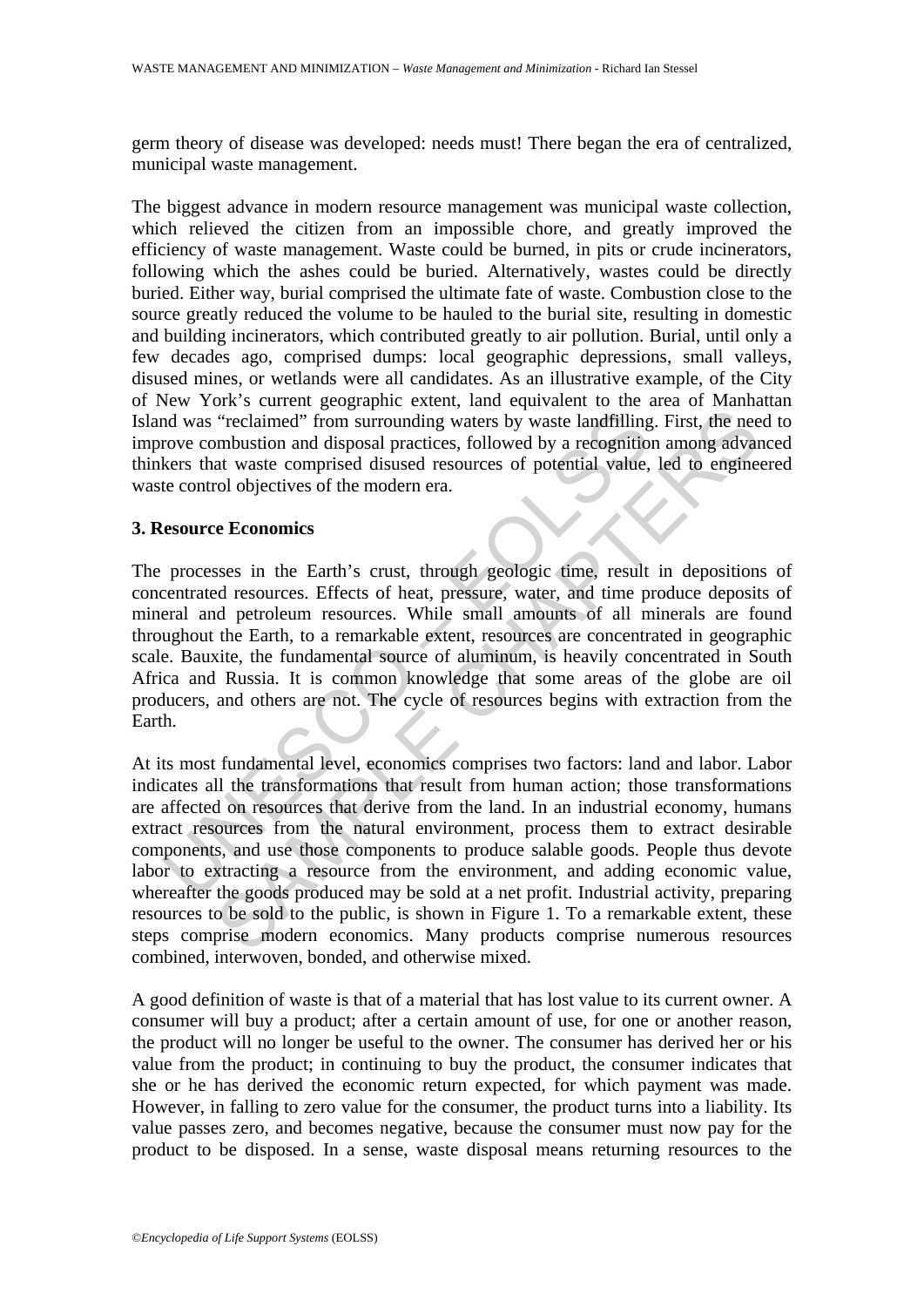Earth, again as shown in Figure 1. Proper waste disposal is generally undertaken to reduce environmental damage. Damages cost money. The consumer can directly pay for more sophisticated waste management options that better protect the environment, or manage the waste poorly, whereupon the cost is expressed in terms of environmental damage. Costs of environmental damage are borne by society in general. Either type of cost: waste management costs paid by the consumer, or environmental damage charged to society in general, are not part of traditional economic calculations: they are called market externalities. Thus, the industrial economy transforms natural resources of low economic value into industrial products of high value, and then into wastes of negative value; the resources, in one form or another, are still within the product.

In the waste stream, a wide variety of products are mixed: unless steps are taken where wastes are generated, the waste stream constitutes an intermingling of everything consumed by the waste generator. The waste stream therefore constitutes a mixture of resources, as opposed to concentrations of resources of like properties, as found in nature. That mixed stream is often then taken to disposal, meaning landfilling, or redeposition in the Earth. The US Environmental Protection Agency has formulated a notably direct definition of waste disposal:

Disposal means the discharge, deposit, injection, dumping, spilling, leaking, or placing of any solid waste or hazardous waste into or on any land or water such that such solid waste or hazardous waste or any constituent thereof may enter the environment or be emitted into the air or discharged into any waters, including ground-waters.

sumed by the waste generator. The waste stream therefore consturces, as opposed to concentrations of resources of like propere. That mixed stream is often then taken to disposal, meaning osition in the Earth. The US Enviro As humans have contrived to occupy greater parts of the Earth's surface, waste disposal therefore comprises dilution all over the Earth's surface of resources furnished, by Nature, in convenient deposits. Further, it is understood that such wastes may then further migrate from their disposal sites into the surrounding environment. Costs are those of a further reduction in the availability of those resources, and environmental contamination.

by the waste generator. The waste stream therefore constitutes a mixture as opposed to concentrations of resources of like properties, as found in the Earth. The US Environmental Protection Agency has formulate in the Eart Thus, the very production of waste means that resources, formerly valuable, assume a cost. Management, good and bad, costs money in separate ways. Waste is a leak of resources and value from an industrial economy. A waste crisis results from sufficient wealth to assign more resources to the "waste" category, combined with a reduced supply of land for facile disposal. The proper management of waste is a core principle of industrial ecology. Corporate accounting begins with a "waste audit," wherein the resources used by the firm are examined as regards their fate. Significant savings can be achieved through attention to this often-ignored cost area.

## **4. Public Health**

Waste is a public health issue. Its management is frequently dubbed sanitation. There are many, and growing, reasons to retain that concept in waste control: all of the many policy aspects of waste control are overridden by the need to protect the public.

As discussed above, proper management of waste was recognized as important in the prevention of disease even prior to the evolution of the germ theory. Today, waste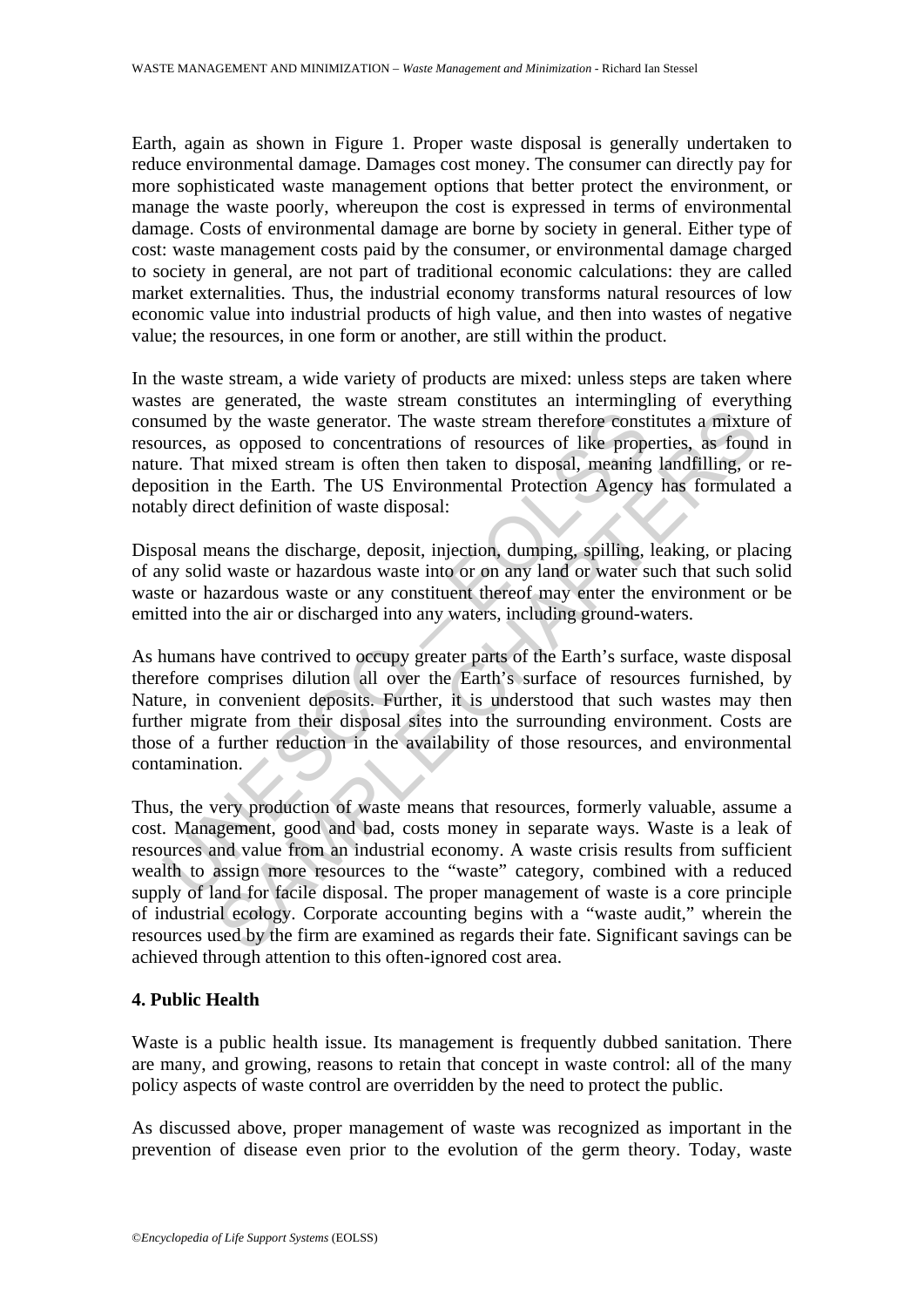remains of primary concern as a biologically active material. Wastes are fully supplied with a bacterial population arising from their human producers, as well as the pets owned by the humans. Waste degradation is, by definition, the action of microbial activity on the waste; waste is stocked with nutrients for microbial growth. Even the distinction with sewage is lost with the advent of the disposable diaper, that which carries raw, undiluted sewage into the waste stream. Through table scraps, bathroom waste, and tissues, waste is copiously supplied with pathogens.

Modern industrial waste contains substantial amounts of hazardous materials. Organic materials arise from paint, solvents and other cleaners, fuels, etc. Inorganic materials, primarily toxic metals, arise from paints, plastics, electrical equipment, thermometers, etc. Not even the most bucolic residence fails to produce some of these hazardous materials; the term "household hazardous waste" has arisen as a descriptor.

It is highly desirable to set policies that greatly reduce hazardous wastes, such as battery collection schemes. Experience shows that it is impossible to eliminate such wastes; often program success is of a fleeting nature, proportional to immediate attention in the media.

Medical waste is an important contributor of pathogens. Waste from medical-care facilities, such as hospitals and clinics, is usually controlled so that biologically-active waste does not enter the waste stream. To identify medical waste, it is standard practice to use a specific color of plastic bag, hence the name "red-bag waste."

highly desirable to set policies that greatly reduce hazardous was<br>ention schemes. Experience shows that it is impossible to elim<br>n program success is of a fleeting nature, proportional to immedia.<br>lical waste is an import desirable to set policies that greatly reduce hazardous wastes, such as backenenes. Experience shows that it is impossible to eliminate such was am success is of a fleeting nature, proportional to immediate attention in a It is never clear that smaller operations, such as individual doctors' offices, properly manage wastes. Especially with the rise of home health care, more untreated medical waste appears in the waste stream. Medical waste also contains medicinal residues which may be hazardous; a current issue is that some of these materials may not be altered by some forms of medical waste treatment.



TO ACCESS ALL THE **30 PAGES** OF THIS CHAPTER, Visit: http://www.eolss.net/Eolss-sampleAllChapter.aspx

#### **Bibliography**

Melosi M. V. (1981). *Garbage in the Cities: Refuse, Reform, and the Environment, 1880–1980*, 241 pp. College Station, TX: Texas A&M University Press. [Although focused on the US, it has one of the better overviews of waste through history.]

Stessel R. I. (1996). Recycling and Resource Recovery Engineering: Principles of Waste Processing, 263 pp. Berlin: Springer.

Tchobanoglous G., Theissen H., and Vigil S. (1993). *Integrated Solid Waste Management: Engineering Principles and Management Issues*, 978 pp. Boston, MA, US: Irwin McGraw-Hill. [The foremost text in integrated waste management.]